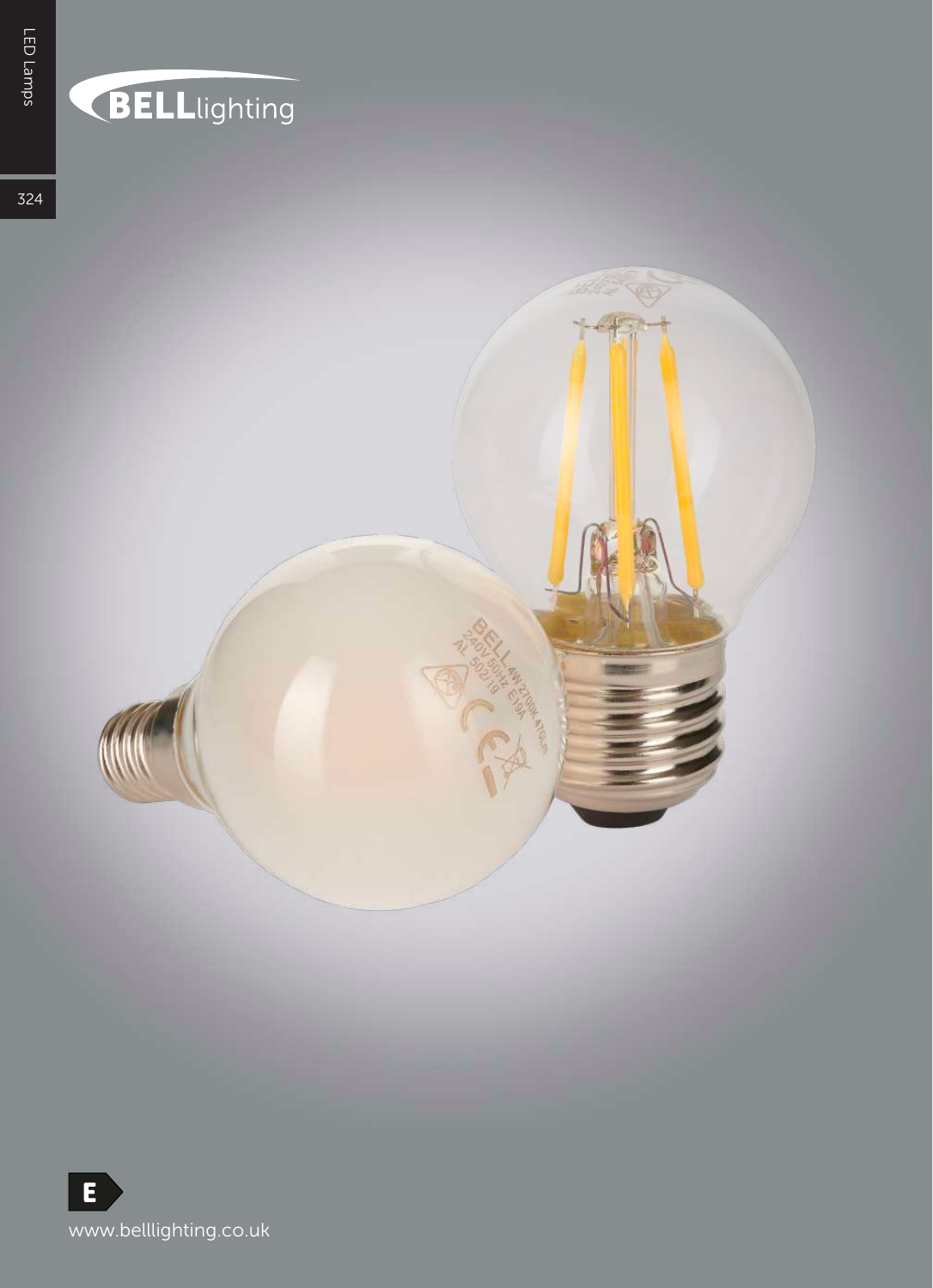## **BELL**lighting

#### LED Filament Round

The LED Filament Range combines LED technology with the elegance of Incandescent Lamps. Creating a welcoming atmosphere with a retro feel, our LED Filament Range offers smooth dimming on rotary and digital dimming systems. The Filament Round is ideal for all bedside decorative lighting along with all other similar applications.

- LED Technology with the elegance of Incandescent Lamps
- Ideal Replacement for Incandescent Lamps
- Creates a welcoming atmosphere with retro feel
- 90% Energy Saving
- Argon gas filled to improve life
- High temperature capping cement
- Smooth dimming on rotary and digital dimming systems
- Full glass envelope (exc SBC & SES)





Clear Satin Warm White Cool White H 75mm Ø45mm

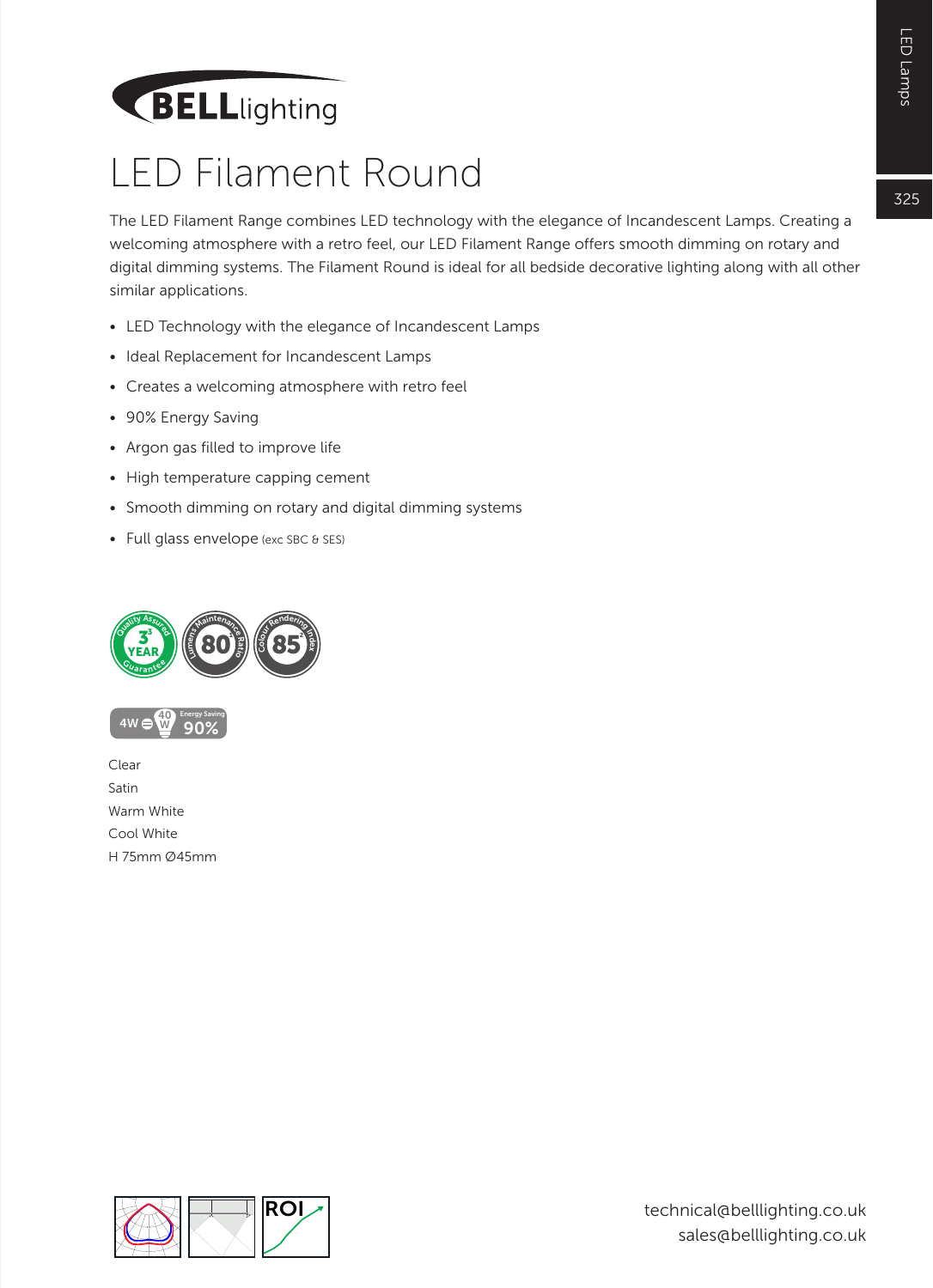### **BELL**lighting

#### LED Filament Round

| Code         | Lamp Type                                  | <b>CCT</b> | Lm  | Dim     | V   | Hours |
|--------------|--------------------------------------------|------------|-----|---------|-----|-------|
| Non Dimmable |                                            |            |     |         |     |       |
| 05030        | 4W LED Filament Clear Round Non Dim - BC   | 2700K      | 470 | Non Dim | 240 | 15000 |
| 05031        | 4W LED Filament Clear Round Non Dim - ES   | 2700K      | 470 | Non Dim | 240 | 15000 |
| 05032        | 4W LED Filament Clear Round Non Dim - SES  | 2700K      | 470 | Non Dim | 240 | 15000 |
| 60100        | 4W LED Filament Satin Round Non Dim - BC   | 2700K      | 470 | Non Dim | 240 | 15000 |
| 60101        | 4W LED Filament Satin Round Non Dim - ES   | 2700K      | 470 | Non Dim | 240 | 15000 |
| 60102        | 4W LED Filament Satin Round Non Dim - SES  | 2700K      | 470 | Non Dim | 240 | 15000 |
| 60120        | 4W LED Filament Clear Round Non Dim - BC   | 4000K      | 470 | Non Dim | 240 | 15000 |
| 60121        | 4W LED Filament Clear Round Non Dim - ES   | 4000K      | 470 | Non Dim | 240 | 15000 |
| 60122        | 4W LED Filament Clear Round Non Dim - SES  | 4000K      | 470 | Non Dim | 240 | 15000 |
| Dimmable     |                                            |            |     |         |     |       |
| 05310        | 4W LED Filament Clear Round Dimmable - BC  | 2700K      | 470 | Dim     | 240 | 15000 |
| 05316        | 4W LED Filament Clear Round Dimmable - ES  | 2700K      | 470 | Dim     | 240 | 15000 |
| 05317        | 4W LED Filament Clear Round Dimmable - SES | 2700K      | 470 | Dim     | 240 | 15000 |
| 60103        | 4W LED Filament Satin Round Dimmable - BC  | 2700K      | 450 | Dim     | 240 | 15000 |
| 60104        | 4W LED Filament Satin Round Dimmable - ES  | 2700K      | 450 | Dim     | 240 | 15000 |
| 60105        | 4W LED Filament Satin Round Dimmable - SES | 2700K      | 450 | Dim     | 240 | 15000 |
| 60123        | 4W LED Filament Clear Round Dimmable - BC  | 4000K      | 470 | Dim     | 240 | 15000 |
| 60124        | 4W LED Filament Clear Round Dimmable - ES  | 4000K      | 470 | Dim     | 240 | 15000 |
| 60125        | 4W LED Filament Clear Round Dimmable - SES | 4000K      | 470 | Dim     | 240 | 15000 |

1 Exceeds EU standard of 70 for Lumens Maintenance Ratio

<sup>2</sup> Exceeds EU standard of RA 80 for Colour Rendering Index<br><sup>3</sup> Subject to terms & conditions (Contact Customer Service)

Call Customer Service or see website for maximum loading and dimmer compatibility.